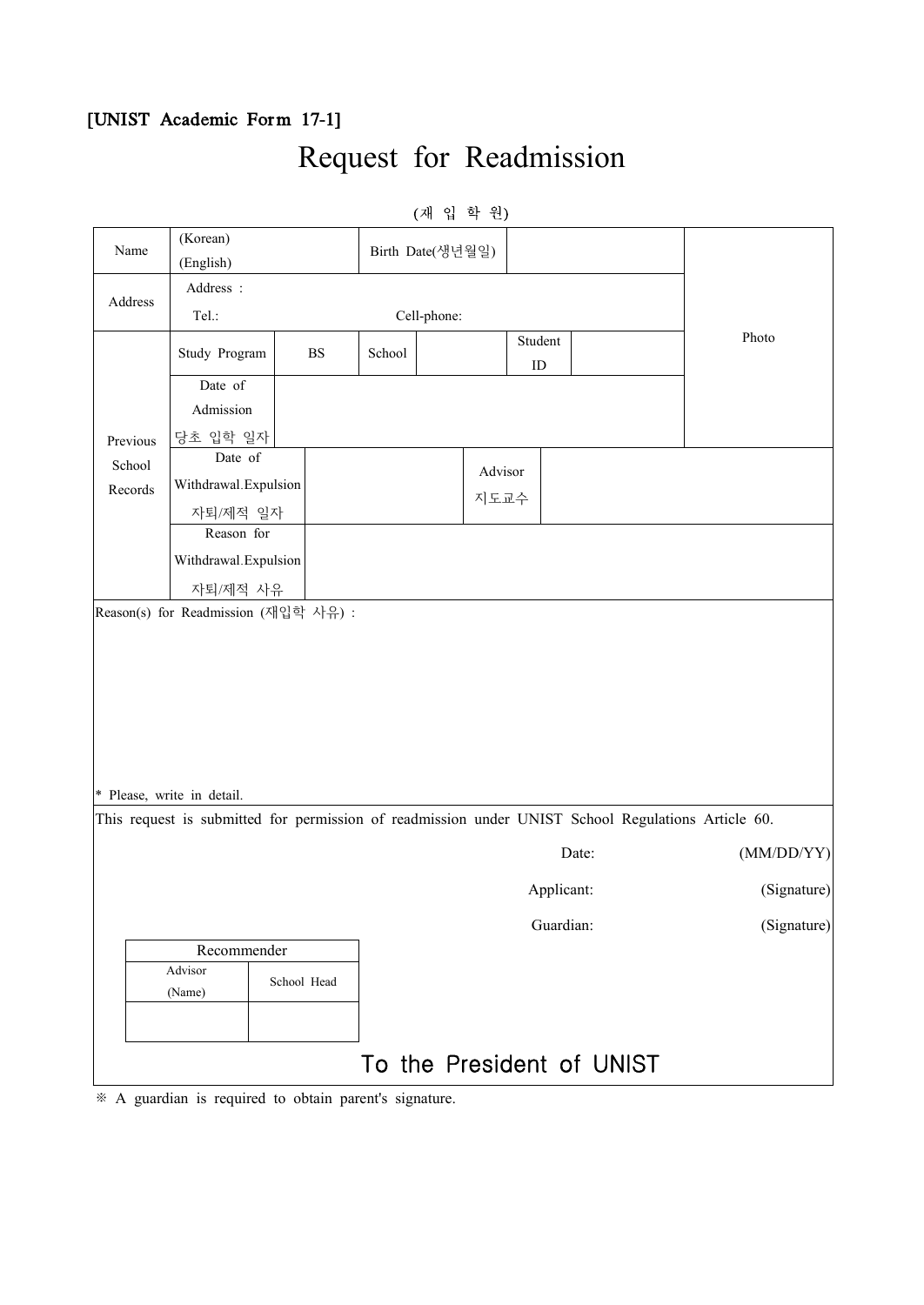#### [UNIST Academic Form 17-2]

■ Study Plan (학업계획서)

#### Credits earned & Thesis/Dissertation While in School

|                | Credit Hours Needed for |  |
|----------------|-------------------------|--|
| Credits earned | Graduation              |  |
| (이수학점)         | (졸업을 위해 더 이수해야          |  |
|                | 하는 학점)                  |  |

Schedule & Study Plan for Graduation

(Please, write in detail.)

Applicant : (Signature)

DATE :  $(MM/DD/YY)$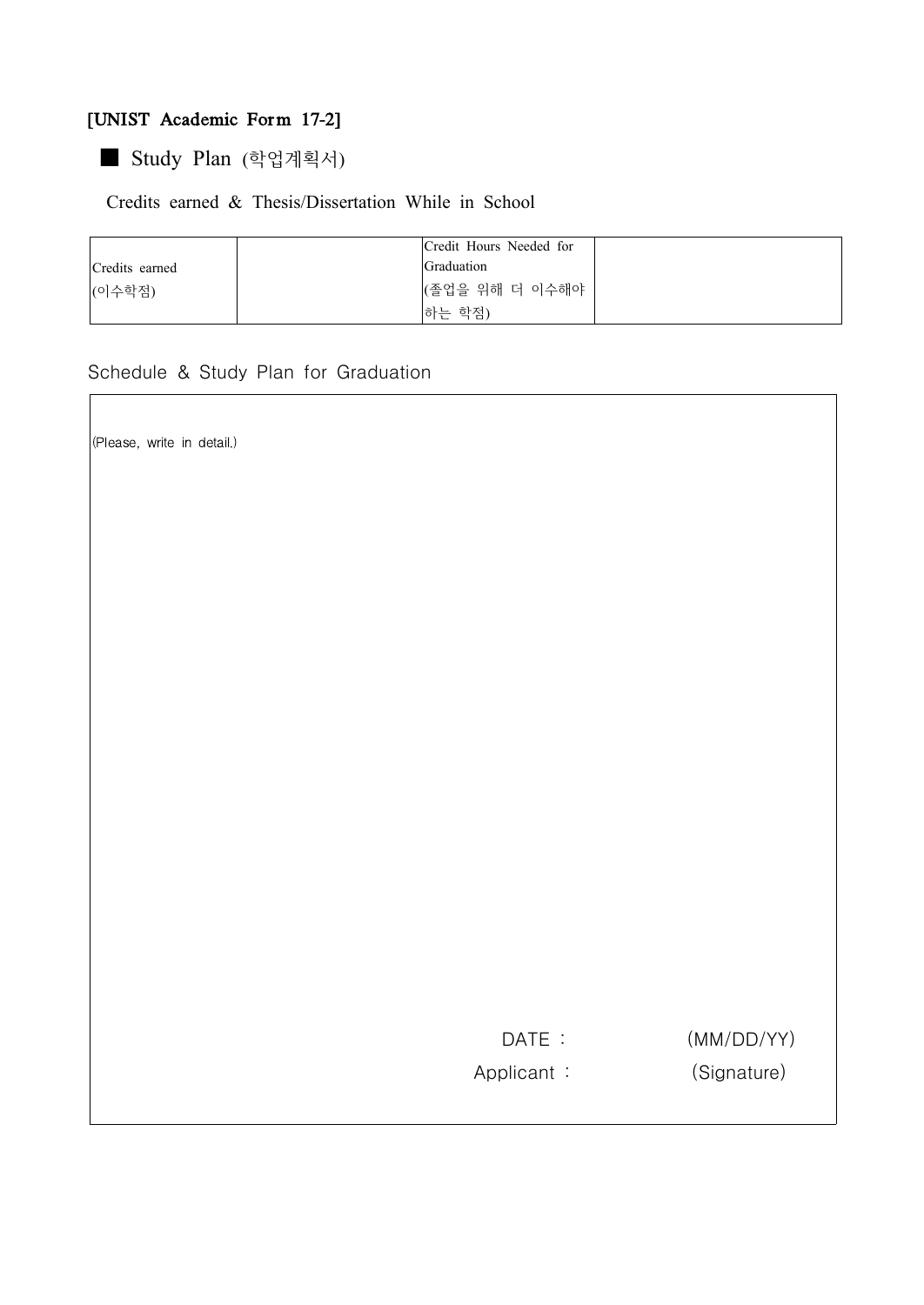#### [UNIST Academic Form 17-3]

# Advisor's opinion on Readmission

(재입학 의견서)

(Advisor's opinion)

| Date:    | (MM/DD/YY)  |
|----------|-------------|
| Advisor: | (Signature) |

※ Please write your opinion on the student's potential for completing the required coursework after his/her readmission.

※ Please put the form in a sealed envelope, and be sure to write down the date of completing the form.